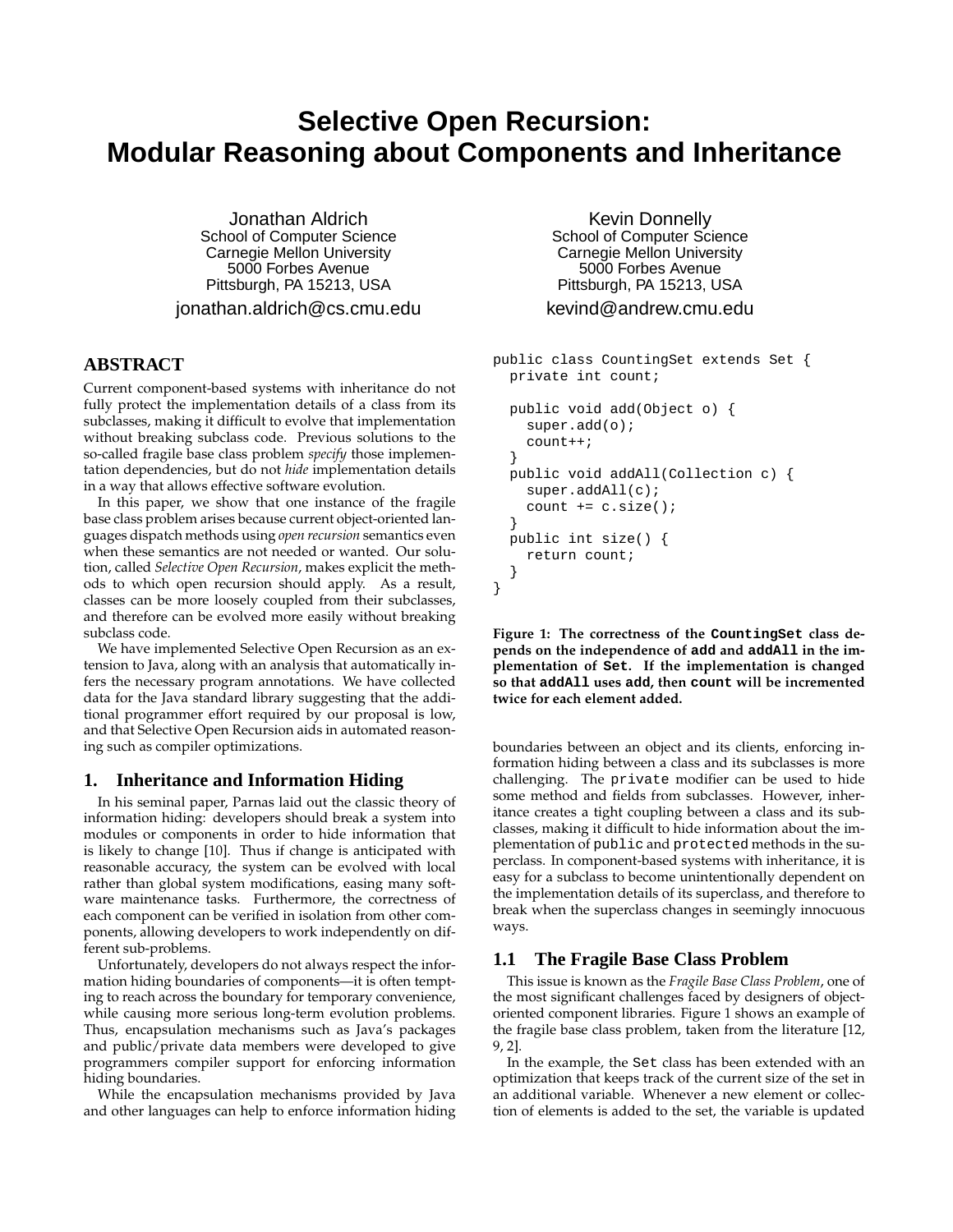appropriately.

Unfortunately, the implementation of CountingSet makes assumptions about the implementation details of Set—in particular, it assumes that Set does not implement addAll in terms of add. This coupling means that the implementation of Set cannot be changed without breaking its subclasses. For example, if Set was changed so that the addAll method calls add for each member of the collection in the argument, the count variable will be updated not only during the call to addAll, but also for each individual add operation—and thus it will end up being incremented twice for each element in the collection.

The root of the problem described above (which is just one instance of the larger fragile base class problem) is that the subclass depends on the calling patterns between methods in its superclass. Object-oriented languages provide *open recursion*, in which self-calls are dynamically dispatched, allowing subclasses to intercept self-calls from the superclass and thus depend on when it makes these calls. Open recursion is useful for many object-oriented programming idioms—for example, the template method design pattern [7] uses open recursion to invoke customized code provided by a subclass. However, sometimes making a self-call to the current object is just an implementation convenience, not a semantic requirement. The whole point of encapsulation is to ensure that subclasses do not depend on such implementation details, so that a class and its subclasses can be evolved independently. Thus inheritance breaks encapsulation when implementation-specific self-calls are made.

Examples like these have led some to call inheritance antimodular. Most practitioners, recognizing the value of inheritance for achieving software reuse in component-based systems, would not go so far, but this example illustrates that reasoning about correctness is challenging in the presence of inheritance.

A number of previous papers have addressed the fragile base class problem in various ways [8, 12, 13, 2, 11]. These solutions, however, either give up the power of open recursion entirely, or expose details of a class's implementation that ought to be private (such as the fact that the addAll method calls or does not call add in the example above).

#### **1.2 Contributions**

The contribution of this paper is Selective Open Recursion, a new approach that provides the benefits of inheritance and open recursion where they are needed, but allows programmers to effectively hide many details of the way a class is implemented. In our system, described in the next section, method calls on the current object this are dispatched statically by default, meaning that subclasses cannot intercept internal calls and thus cannot become dependent on those implementation details. External calls to the methods of an object—i.e., any method call not explicitly invoked on this—are dynamically dispatched as usual.

If an engineer needs open recursion, she can declare a method "open," in which case self-calls to that method are dispatched dynamically. By declaring a method "open," the author of a class is promising that any changes to the class will preserve the ways in which that method is called.

In section 3, we describe our implementation of Selective Open Recursion as an extension to Java. We have implemented a static, whole-program analysis that annotates an existing Java program with the minimal set of "open" declarations that are necessary so that the program has the same semantics in our system. Results of applying our analysis to the JDK 1.4 standard library show that open annotations are rarely needed and that Selective Open Recursion increases the potential for program optimizations such as inlining. Section 4 discusses related work and section 5 concludes.

#### **2. Selective Open Recursion**

We argue that the issue underlying the instance of the fragile base class problem described above is that current languages do not allow programmers to adequately express the intent of various methods in a class. There is an important distinction between methods used for communication between a class and its clients, vs. methods used for communication between a class and its subclasses.

Some methods are specifically intended as callbacks or extension points for subclasses. These methods are invoked recursively by a class so that its subclasses can provide customized behavior. Examples of callback methods include methods denoting events in a user interface, as well as abstract "hook" methods in the template method design pattern [7]. Because callback methods are intended to be invoked whenever some semantic event occurs, any changes to the base class must maintain the invariant that the method is always invoked in a consistent way.

In contrast, many accessor and mutator functions are primarily intended for use by clients. If the implementation of a class also uses these functions, it is typically as a convenience, *not* because the class expects subclasses to override the function with customized behavior. The fragile base class problem described above occurs exactly when a "clientoriented" method is called recursively by a superclass, but is also overridden by a subclass.<sup>1</sup> Because the recursive call to the method was never intended to be part of the subclassing interface, the maintainer of the base class should be able to evolve the class to use (or not use) such methods without affecting subclasses.

The key insight underlying Selective Open Recursion is that subclasses do not need to intercept recursive calls to methods that were not intended as callbacks or extension points—they can always provide their behavior by overriding the external interface of a class. At most, intercepting recursive calls to "client-oriented" methods is only a minor convenience, and one that creates an undesirable coupling between subclass and superclasses.

We thus propose to add a new modifier, open, which allows developers to more fully declare their underlying design intent. An open method has open recursion semantics; it is treated as a callback for subclasses that will always be recursively invoked by the superclass whenever some conceptual event occurs. Ordinary methods—those without the open keyword—are not part of the subclassing interface. While external calls to ordinary methods are dynamically dispatched as usual, recursive calls where the receiver is explicitly stated to be the current object this are dispatched statically.<sup>2</sup> Because open recursion does not apply to meth-

<sup>&</sup>lt;sup>1</sup>There are other instances of the fragile base class problem for example, name collisions between methods in a class and its subclassess—that we do not consider here.

 $2$ If the receiver is not syntactically this but is an alias, we treat the call as external. This ensures that the dispatch mechanism used is easily predicted by browsing the source code.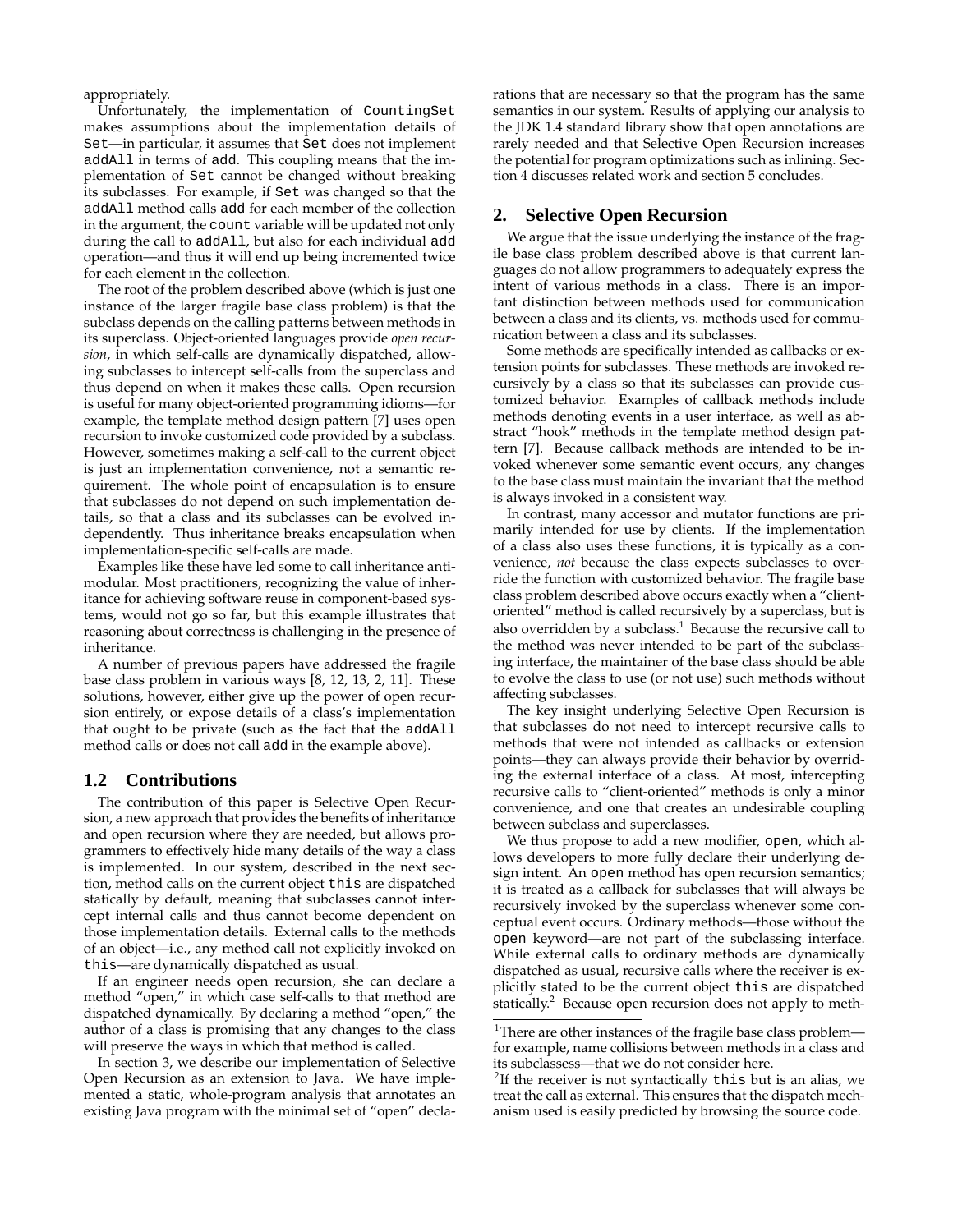```
public class Set {
 List elements;
 public void add(Object o) {
    if (!elements.contains(o))
      elements.add(o);
  }
 public void addAll(Collection c) {
    Iterator i = c. iterator();
    while (i.hasNext())
      this.add(i.next());
  }
}
```
**Figure 2: In the first solution to the problem described in Figure 1, the developer decides not to mark either add or addAll as open. Thus, when addAll invokes add, the call is dispatched statically, so that Set's implementation of add executes even if a subclass overrides the add method (Client calls to add are dispatched dynamically as usual). Thus, subclasses cannot tell if addAll was implemented in terms of add or not, allowing the maintainer of Set to change this decision.**

ods that are not marked open, subclasses cannot depend on when they are invoked by the superclass, and the fragile base class problem cannot occur.

In our proposal, there are two choices a designer can make to solve the problem described in Figure 1. In the first solution, shown in Figure 2, the designer of the Set class has decided that neither add and addAll are intended to act as subclass callbacks, and so neither method was annotated open. In this case, subclasses cannot tell whether addAll is implemented in terms of add or not, and so the fragile base class problem cannot arise. Even if addAll calls add on the current object this, this call will be dispatched statically and so subclasses cannot intercept it. Note that calls to add from clients are dispatched dynamically as usual, so that an implementation of CountingSet can accurately track the element count simply by overriding both add and addAll.

In the second solution, shown in Figure 3, the designer of the Set class has decided that add represents a semantic event (adding an element to the set) that subclasses may be interested in reacting to. The designer therefore annotates add as open, documenting the promise that even if the implementation of Set changes, the add method will always be called once for each element added to the set. The implementor of CountingSet can keep track of the element count by overriding just the add function. Any changes to the Set class will not break the CountingSet code, because the implementor of Set has promised that any changes to Set will preserve the semantics of calls to add.

#### **2.1 Using Selective Open Recursion**

With any new language construct, it is important not only to describe the construct's meaning but also how to use it effectively. We offer tentative guidelines for the use of open, which can be refined as experience is gained with the construct.

We expect that public methods will generally not be open. The rationale for this guideline is that public methods are intended for use by clients, not by subclasses. In

```
public class Set {
  List elements;
  /* called once for every added element */
 public void open add(Object o) {
    if (!elements.contains(o))
      elements.add(o);
  }
 public void addAll(Collection c) {
    Iterator i = c. iterator();
    while (i.hasNext())
      this.add(i.next());
  }
}
```
**Figure 3: In the second solution to the problem described in Figure 1, the developer decides that the add method denotes a semantic event of interest to subclasses, and therefore marks add as open. By doing this, the developer is promising that any correct implementation of Set will call add once for each element added to the set. Therefore, a subclass interested in "add element" events can override the add method without overriding addAll.**

general, any internal use of these public methods is probably coincidental, and subclasses should not rely on these calls. There are exceptions—for example, the add method could be both public and open, depending on the designer's intent—but these idioms can also be expressed by having the public method invoke a protected open method. For example, instead of making the add method open, the developer could implement both add and addAll in terms of a protected, open internalAdd method that serves as the subclass extension point. Using this protected method solution is potentially cleaner because it separates the client interface from the subclassing interface.

On the other hand, we expect that protected methods will either be final or open. Protected methods are usually called on the current object this, so overriding them is useful only in the presence of open recursion. Protected methods that are not intended to represent callbacks or extension points for subclasses should be marked as final.

Private methods in languages like Java are unaffected by our proposal; since they cannot be overridden, open recursion is not relevant.

#### **2.2 An Alternative Proposal**

The discussion above suggests an alternative proposal: instead of adding a new keyword to the programming language, simply use open recursion dispatch semantics for all (non-final) protected methods and treat all public methods as if they were non-open. This alternative has the advantage of simplicity; it takes advantage of common patterns of usage, does not add a new keyword to the language, and encourages programmers to cleanly separate the public client interface from the protected subclass interface.

However, there are two disadvantages to the alternative. If, in addition to performing a service for a client, a public method also represents an event that subclasses may want to extend, the programmer will be forced to create an additional protected method for the subclass interface, creating a minor amount of code bloat. Furthermore, the proposal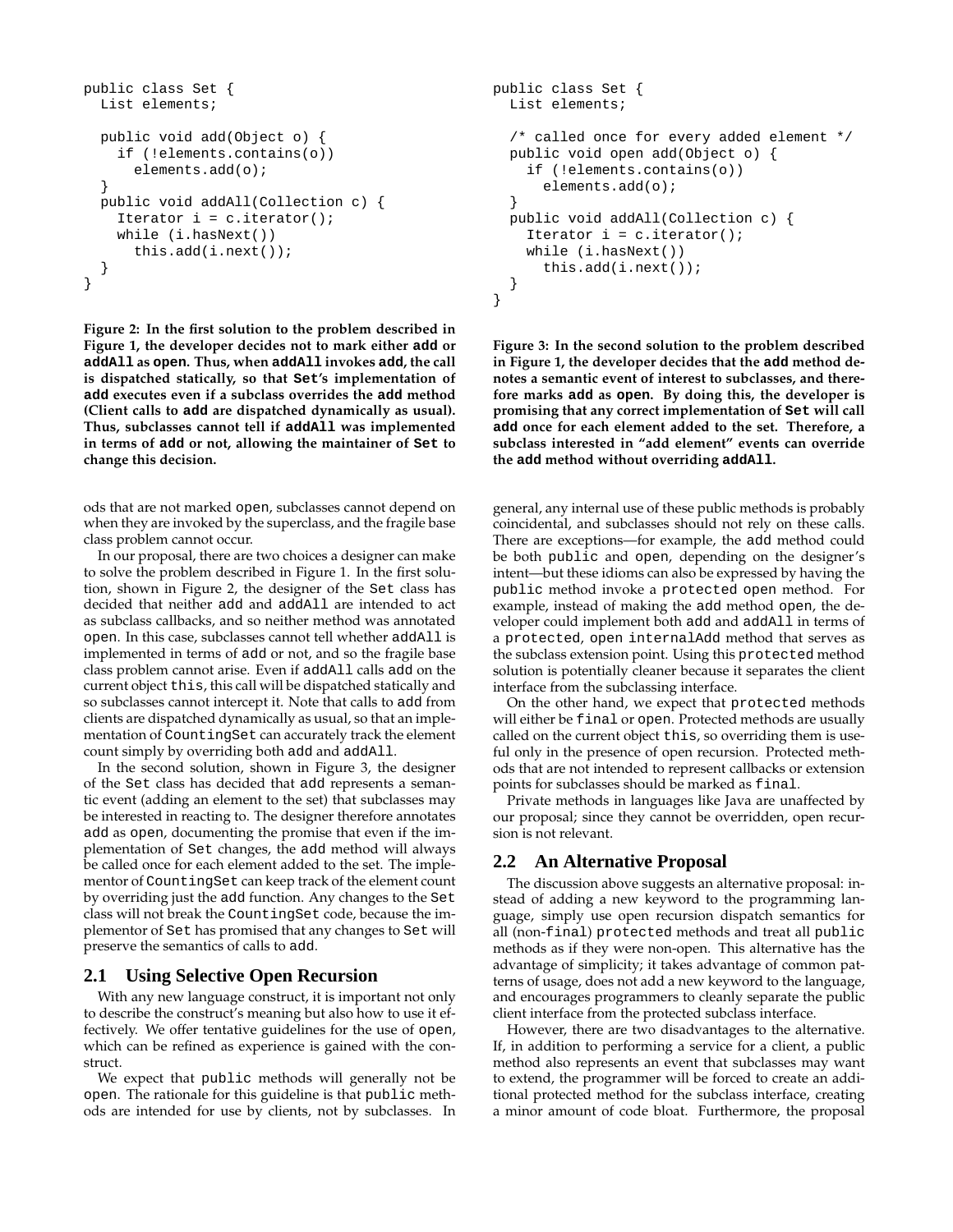that makes open explicit is a more natural evolutionary path; existing Java code need only be annotated with open (perhaps with the analysis described in Section 4), whereas in the alternative proposal public methods that are conceptually open would have to be re-written as a pair of public and protected methods.

## **2.3 Applications to Current Languages**

Our proposal extends languages like Java and C# in order to capture more information about how a class can be extended by subclasses. However, the idea of "open" methods can also be applied within existing languages, providing engineering guidelines for avoiding problematic uses of inheritance.

The discussion above suggests that developers should avoid calling public methods on the current object this. If a public method contains code that can be reused elsewhere in the class, the code should be encapsulated in a protected or private method, and the public method should call that internal method. This guideline was previously suggested by Ruby and Leavens [11], and appears to be common practice within the Java standard library in any case. For example, the java.util.Vector class in the JDK 1.4.2 internally calls a protected method, ensureCapacityHelper, to verify that the underlying array is large enough—even though the public method ensureCapacity could be used instead.

Protected methods should be final if they don't represent an explicit extension point for subclasses. The author of a library should carefully document under which circumstances non-final protected methods are called, so that subclasses can rely on the semantics.

Methodological solutions like this one have the advantage that they do not change the semantics of the language. However, for a methodology to be effective, it must be followed. The advantage of Selective Open Recursion is that the keyword open encourages developers to make an explicit choice about the nature of the methods they define, then enforces that choice naturally through the dispatch semantics o the language. Thus, both the syntax and semantics of our proposal work together to reinforce good use of inheritance, while a methodological solution relies primarily on programmer discipline, possibly augmented with lint-like style checkers.

#### **2.4 A Rejected Alternative Design**

Based on the insight that the fragile base class problem arises when open recursion is used unintentionally, there is a natural alternative design to be considered. In the discussion above, we chose to annotate methods as being open or not; an alternative is to annotate call sites as using dynamic or static dispatch. We rejected this alternative for two reasons. First, it is a poor match for the design intent, which associates a method—not a call site—with a callback or extension point. Second, because the design intent is typically associated with methods, it would be very surprising if different recursive calls to the same method were treated differently. By annotating the method rather than the call site, our proposal helps developers be consistent.

#### **2.5 Family Polymorphism**

The fragile base class problem can be generalized to sets of classes that are closely related. For example, if a Graph module defines classes for nodes and edges, it is likely that the node and edge class are closely related and will often be inherited together. Just as self-calls in an object-oriented setting can be mistakenly "captured" by subclasses, calls between node and edge superclasses might be mistakenly captured by node and edge subclasses.

This paper is primarily focused on the version of the problem that is restricted to a single subclass and superclass, in part because the right solution is more clear-cut in this setting. However, some languages provide first-class support for extending related classes together through mechanisms like Family Polymorphism [6]. In this setting, our proposal could potentially be generalized to distinguish between inter-object calls that should be dispatched dynamically and those that should be dispatched statically. Further work is needed to understand how to apply our proposal effectively in this setting.

#### **2.6 Pure Methods**

A central aspect of our approach is that a class must document the circumstances under which all of its open methods are called internally. As suggested by Ruby and Leavens [11], it is possible to relax this requirement for *pure* methods which have no (visible) side-effects and do not change their result with inheritance. Since these methods have no effects and always return the same result, a class can change the way in which they are called without affecting subclasses. An auxiliary analysis or type system could be used to verify that pure methods have no effects, including state changes (other than caches), I/O operations, or non-termination.

## **2.7 Specification and Verification Benefits**

We believe that Selective Open Recursion has potential benefits to formal specification and verification techniques. Intuitively, reasoning about non-open methods is easier than reasoning about open methods, since calls to open methods on this must be formally treated as callbacks to methods of a subclass. Reasoning about code with callbacks to an unknown function defined in a subclass is inherently more challenging than analyzing a locally-defined set of functions, because the analysis results will be dependent or parameterized by the behavior of that function. By making open recursion selective, our technique can reduce the number of callbacks that formal verification techniques must confront. We are currently working to make these intuitions more precise by proving a representation independence theorem in a formal model of selective open recursion.

#### **3. Implementation and Analysis**

We have implemented Selective Open Recursion as an extension to the Barat Java compiler [3]. Our implementation strategy leaves open methods and private methods unchanged. For each non-open public/protected method in the source program, we generate another protected final method containing the implementation, and rewrite the original method to call the new method. We leave all calls to open methods unchanged, as well as all calls to methods with a receiver other than this. For every call to a nonopen method that has this as the receiver, including implicit uses of this but not other variables aliased to this, we call the corresponding implementation method, thus simulating static dispatch.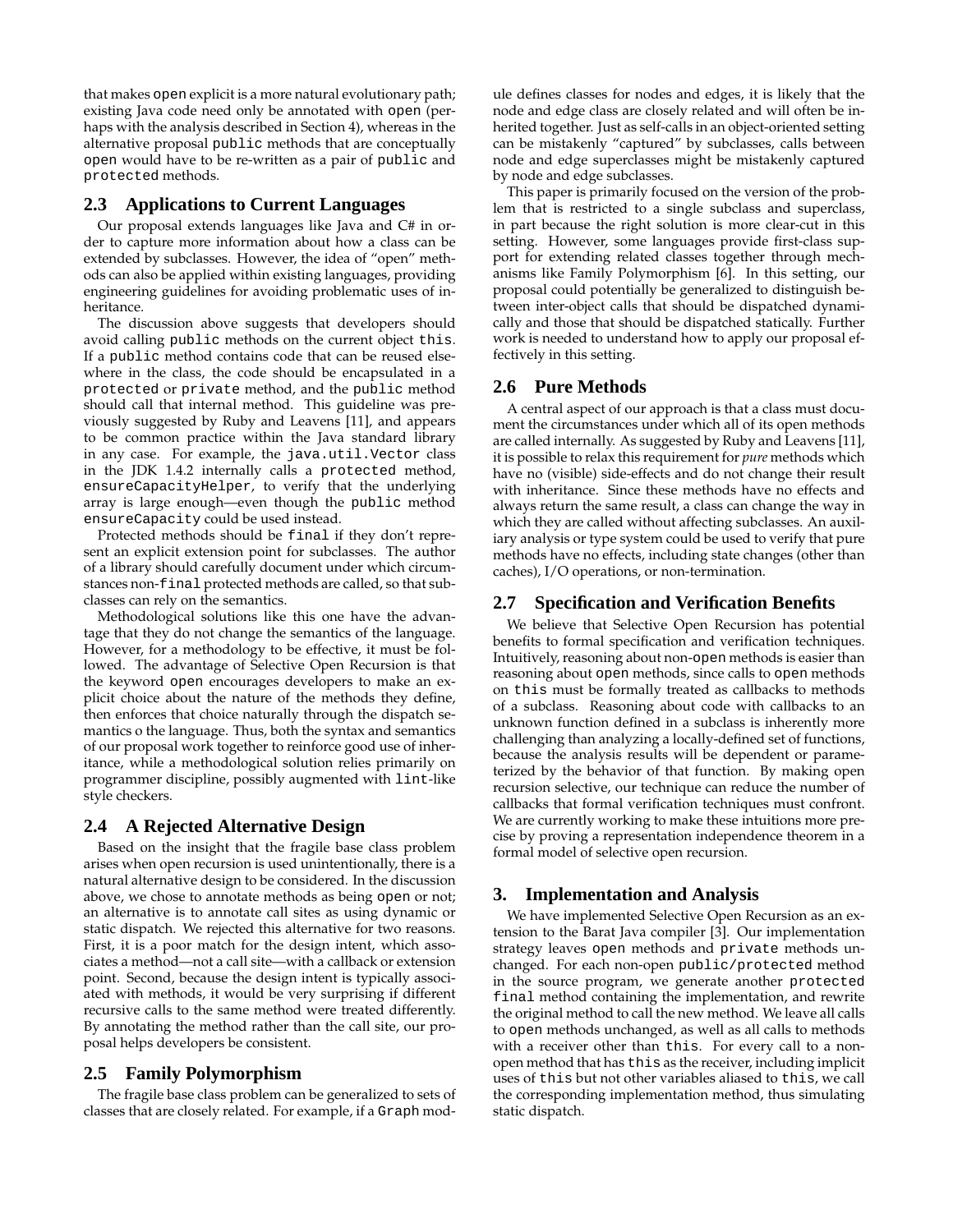Our implementation of Selective Open Recursion is available at http://www.archjava.org/ as part of the open source ArchJava compiler.

## **3.1 Inference of Open Recursion**

In order to ease a potential transition from standard Java or C# to a system with Selective Open Recursion, we have implemented an analysis that can automatically infer which methods must be annotated with open in order to preserve the original program's semantics. Of course, our system is identical to Java-like languages if every method is open, so the goal of the analysis is to introduce as few open annotations as possible. Extra open annotations are problematic because they create the possibility of using open recursion when it was not intended, thus triggering fragile base class problems like the example above. In general, no analysis can do this perfectly, because the decision to make a method open is a design decision that may not be expressed explicitly in the source code. However, an analysis can provide a reasonable (and safe) default that can be refined manually later.

In order to gain precision, our analysis design assumes that whole-program information is available. A local version of the analysis could be defined, but it would have to assume that every method called on this is open, because otherwise some unknown subclass could rely on the open recursion semantics of Java-like languages. This assumption would be extremely conservative, so much so that it would be likely to obscure any potential benefits of Selective Open Recursion.

Our analysis design examines each public and protected method  $m$  of every class  $C$ . The program potentially relies on open recursion for calls to m whenever there is some method  $m'$  in a class  $C' \leq C$  that calls m on this, and some subclass  $C''$  of  $C'$  overrides  $m$ , and that subclass either doesn't override  $m'$  or makes a super call to  $m'$ . The analysis conservatively checks this property, and determines that the method should be annotated open whenever the property holds.

## **3.2 Experiments**

We have applied our analysis to a large portion of the Java library, namely all of the packages starting with java except for java.nio (which was more difficult to compile due to the code generation that is used in that package), and java.sql (which triggered a bug in our implementation). We used the JDK 1.4.2 as our codebase.

A threat to validity of this experiment is that a true determination of which methods might be open would have to make a closed world assumption, implicitly considering all possible clients of the library. The library developer might have created "hook" methods for use by future clients that are self-called and ought to be open, but which are not overridden within the library. Our analysis will not catch these methods as being open. However, we believe that because there is substantial use of inheritance and overriding within the library, our analysis should find most of the relevant open methods.

**Open Annotations.** There are 9897 method declarations in the portion of the standard library that we analyzed. Of these, we determined that only 246 would require open annotations in our system to preserve the current semantics of the standard library. This is a small fraction (less than 3%) or the methods in the library, suggesting that open annotations would be infrequently needed in practice.

In principle, it is possible that open annotations would not be needed on a codebase because that codebase was not making use of inheritance in any case. In fact, however, we found 1394 of the methods in the standard library are actually overridden, indicating substantial though not ubiquitous use of inheritance. The 246 open methods still make up less than 18% of the methods that were overridden.

The evidence that few open annotations are needed in practice supports the utility of Selective Open Recursion. Calling patterns within a class can be easily changed if few of that class's methods are open. In order to support correct usage of inheritance it is important that the ways in which open methods are called are documented [8, 12, 11], and so having fewer open methods lessens the documentation burden on implementors.

**Optimization Potential.** Since having few "open" annotations makes it easier for developers to reason about correctness of changes to a class, it is natural to expect that it might aid in automated reasoning—such as for compiler optimizations—as well. We tested this hypothesis on the same part of the Java library by looking at the potential for method inlining. We found that the library contains 22339 method calls, of which 6852 were self-calls. Only 716 of these self-calls were to open methods, meaning that they need to be dynamically dispatched. The remaining 6136 calls could potentially be inlined in a system with Selective Open Recursion. In standard Java, however, it would be unsafe in general to inline these calls, as Java treats all methods as implicitly open.

This data indicates that Selective Open Recursion allows 27% of all method calls in the libraries analyzed to be inlined. It is possible that some of these calls could already have been inlined because the target method is private or final, however. We are currently working to gather data that will tell us the true increase in optimization potential.

A whole program analysis could catch many of the optimization opportunities that Selective Open Recursion does, simply by observing that a particular program does not use all of the open recursion that Java supports. Whole program optimization of Java programs is complicated, however, because many programs load code dynamically, and this code could invalidate optimizations such as inlining. Because our Selective Open Recursion proposal changes the semantics of dispatch so that subclasses cannot intercept non-open self calls, it enables optimizations like inlining without the need for whole-program information.

## **4. Related Work**

A significant body of related research focuses on documenting the dependencies between methods in a *specialization interface*. Kiczales and Lamping proposed that a method should document which methods it depends on, so that subclasses can make accurate assumptions about the superclass implementation [8]. Steyaert et al. propose a similar approach in a more formal setting [12]. Ruby and Leavens suggest documenting method call dependencies as part of a broader focus on modular reasoning in the presence of inheritance [11]. They also document a number of design guidelines that are applicable to the setting of Selective Open Re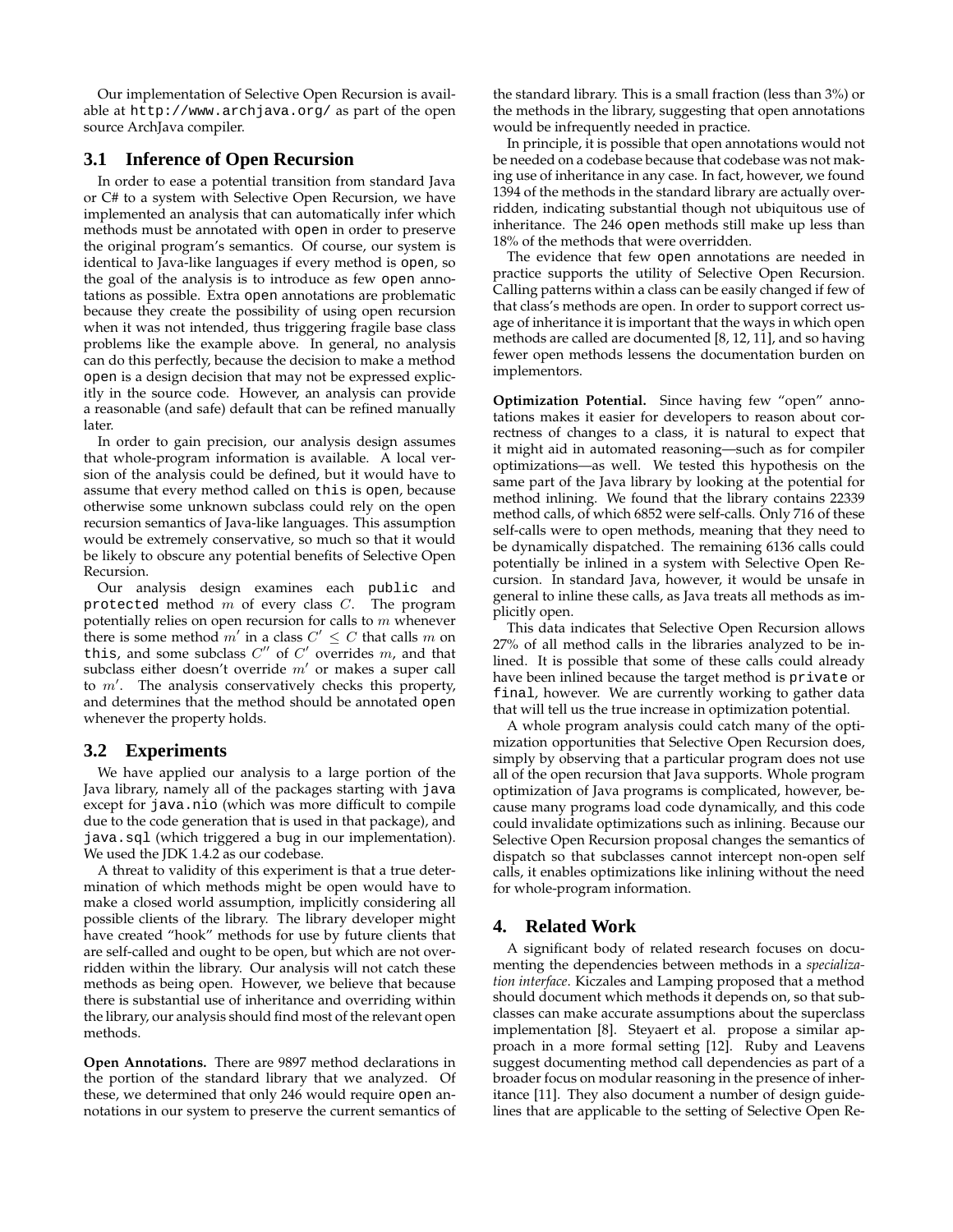cursion.

A common weakness of the "dependency documentation" approaches described above is that they solve the fragile base class problem not by hiding implementation details, but rather by exposing them. Since the calling patterns of a class are part of the subclassing interface—and since subclasses may depend on them—making significant changes to the implementation of the class become impossible. Steyaert et al. acknowledge this and suggest documenting only the "important method calls," but the fragile base class problem can still occur unless unimportant method calls are hidden from subclasses using a technique like ours. Our work requires that calling patterns be maintained for calls to open methods, but does not impose this requirement for non-open methods, allowing a much wider range of implementation changes.

Bloch, Szyperski, and others suggest using forwarding in place of inheritance as a way of avoiding the fragile base class problem [2, 13]. However, as Szyperski notes, not all uses of inheritance can be replaced by forwarding because open recursion is sometimes needed [13]. Selective Open Recursion provides a middle ground between inheritance and forwarding, providing open recursion when it is needed but the more modular forwarding semantics where it is not.

Mikhajlov and Sekerinski consider a number of different ways in which an incorrect use of inheritance can break a refinement relationship between a class and its subclasses [9]. They prove a flexibility theorem showing that under certain conditions, when a superclass C is replaced with a new implementation D, then C's subclasses still implement refinements of the original implementation C. Their results, however, do not appear to guarantee that the semantics of C's subclasses are unaffected by the new implementation D, which is the contribution of our work.

Our use of static dispatch for calls on this is related to the *freeze* operator provided by module systems such as Jigsaw [4]. The freeze operation statically binds internal uses of a module declaration, while allowing module extensions to override external uses of that declaration. The freeze operator, however, has not been previously proposed as a solution to the fragile base class problem, nor (to our knowledge) has it previously been integrated into an object-oriented language implementation.

Some languages, including C++, provide a way to statically call a particular implementation of a method [5]. While this technique can be used as an implementation strategy for our proposal, we believe it is cleaner to associate "open-ness" with the method that is called rather than the call site, as discussed earlier.

Our solution to the fragile base class problem was inspired by our earlier work on a related modularity problem in aspect-oriented programming [1]. Just as a CountingSet subclass of Set can observe whether addAll is implemented in terms of add, a Counting aspect can be defined that uses advice to make the same observation. Our solution there was to prohibit aspects from advising internal calls within a class or module—just as we solve the fragile base class problem by using static dispatch to prevent subclasses from intercepting implementation-dependent calls in their superclass. In the aspect-oriented setting, we allow modules to export pointcuts that act as disciplined extension points, similar to open methods.

Relative to previous work, ours is the first to address the

fragile base class problem by distinguishing methods for which open recursion is needed from methods for which it is not.

#### **5. Conclusion**

This paper argued that the fragile base class problem occurs because current object-oriented languages do not distinguish internal method calls that are invoked for mere convenience from those that are invoked as explicit extension points for subclasses. We proposed to make this distinction explicit by labeling as open those methods to which open recursion should apply. Our results mean that object-oriented component library designers can freely change more aspects of a library's implementation without the danger of breaking subclass code.

#### **6. Acknowledgments**

We thank Craig Chambers, Donna Malayeri, Todd Millstein, Frank Pfenning, and the anonymous reviewers for their feedback on earlier drafts of this material. This work was supported in part by the High Dependability Computing Program from NASA Ames cooperative agreement NCC-2-1298, the Army Research Office grant number DAAD19-02- 1-0389 entitled "Perpetually Available and Secure Information Systems."

## **7. References**

- [1] J. Aldrich. Open Modules: A Proposal for Modular Reasoning in Aspect-Oriented Programming. In *AOSD Workshop on Foundations of Aspect Languages*, March 2004.
- [2] J. Bloch. *Effective Java*. Addison-Wesley, Reading, Massachusetts, 2001.
- [3] B. Bokowski and A. Spiegel. Barat–A Front-End for Java. Freie Universitt Berlin Technical Report B-98-09, 1998.
- [4] G. Bracha. The Programming Language Jigsaw: Mixins, Modularity and Multiple Inheritance. Ph.D. Thesis, Dept. of Computer Science, University of Utah, 1992.
- [5] M. A. Ellis and B. Stroustrup. *The Annotated C++ Reference Manual*. Addison-Wesley, Reading, Massachusetts, May 1990.
- [6] E. Ernst. Family Polymorphism. In *European Conference on Object-Oriented Programming*, June 2001.
- [7] E. Gamma, R. Helm, R. Johnson, and J. Vlissides. *Design Patterns: Elements of Reusable Object-Oriented Software*. Addison-Wesley, 1994.
- [8] G. Kiczales and J. Lamping. Issues in the Design and Documentation of Class Libraries. In *Object-Oriented Programming Systems, Languages, and Applications*, 1992.
- [9] L. Mikhajlov and E. Sekerinski. A Study of the Fragile Base Class Problem. In *European Conference on Object-Oriented Programming*, 1998.
- [10] D. L. Parnas. On the Criteria to be Used in Decomposing Systems into Modules. *Communications of the ACM*, 15(12):1053–1058, December 1972.
- [11] C. Ruby and G. T. Leavens. Safely Creating Correct Subclasses without Seeing Superclass Code. In *Object-Oriented Programming Systems, Languages, and Applications*, October 2000.